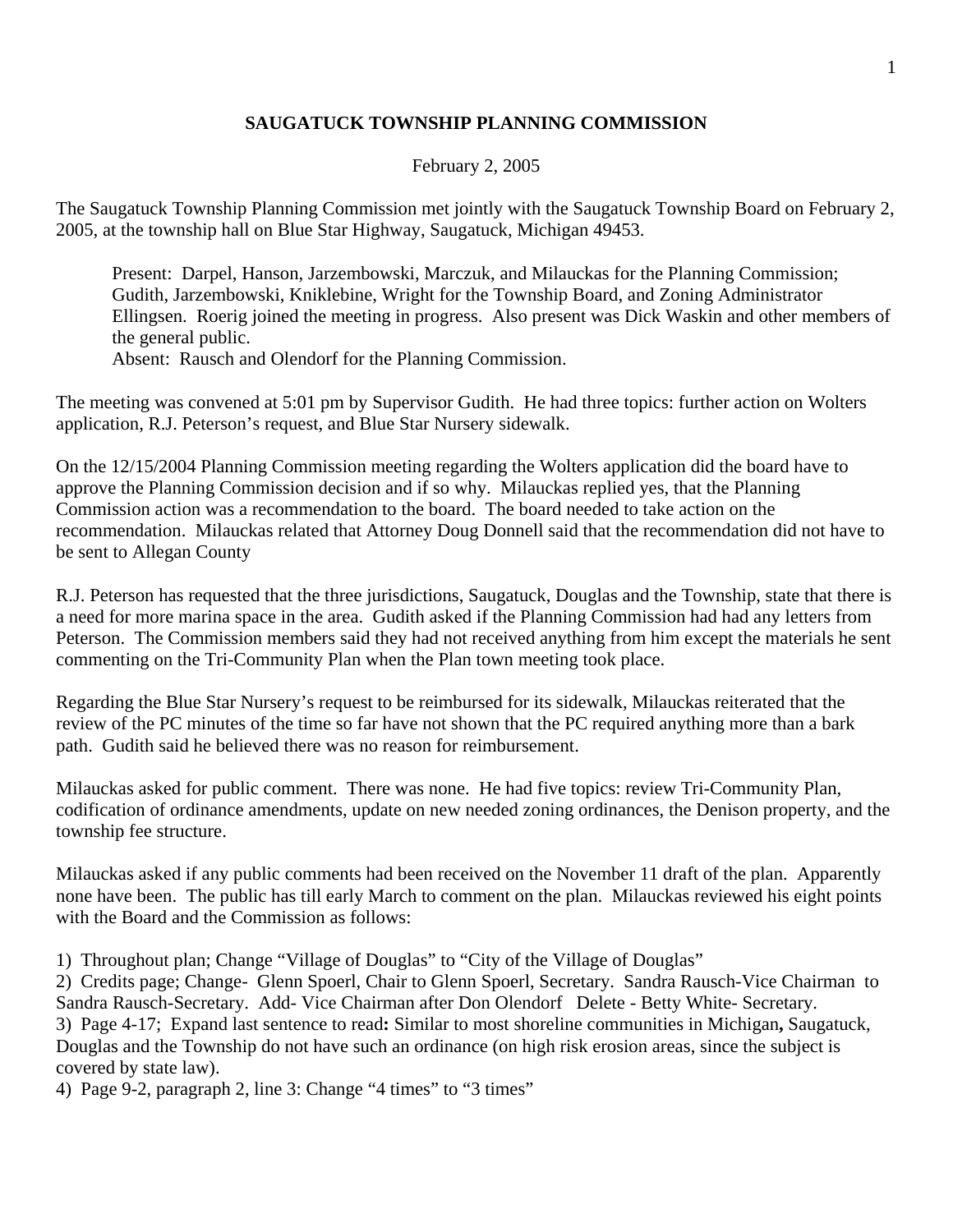5) Page 9-3, Table 9-1, " Buildout Analysis of Saugatuck Township". It appears the calculation sequence should be updated. Therefore the table needs to be re-structured and figures corrected. Also, the paragraph at top of page should be re-written as follows:

"This preference for a limited population poses particular challenges for the Township. A very rough buildout analysis revealed that the Township population could increase by nearly 3 times if it were fully developed according to current zoning. See Table 9-1. A buildout analysis starts with the acreage area of different zoning districts, minus unbuildable lands (such as wetlands). Rough acreage measurements were made of Saugatuck Township's major residential zoning districts. Agricultural lands were included in this calculation as there remains very little agricultural land in protection programs such as PA 116. Excluded is the area for road rights-of-way (roughly calculated here at 15%). Another roughly 40% is deleted in consideration of land that has severe limitations, such as steep slopes, soils not suited for septics, sizes or shapes that are not easy to maximize development potential, poor or no access, deed restrictions or owners who don't desire to sell such as lifetime farmers, or open space owners. Based on the resulting acreage figures for each zoning district, the calculation then determines the number of potential dwelling units according to permitted density, and multiplies this times the most recent population per household size. In this analysis the buildout factor is only as reliable as the acreage measurements are accurate."

NOTE RE: TABLE 9-1- Planning and Zoning Center will need to confirm, then redo the calculation and prepare a new table with the following considerations:

A) The 40% needs to come off the acreage not the population. This appears to result in 3,125 "Total Potential Dwelling Units" instead of "Total acres" and a total buildout population of 6,875. "(about 3 times current population)" should be moved from the population increase line to the total population line.

B) Delete the \* from "1du/A\*" in the "Density" column

C) Move the \*\* from "R-3B Critical Dunes Overlay\*\* " to "R-3B\*\* "

6) Page 9-4, Top paragraph: Replace with following: "There is a gap between an "ideal" population (as expressed by respondents to the community opinion survey) for the Township of 3,564 ( 1.5 times growth increase, an additional 1,188 persons) and "buildout" (3 times growth increase, an additional 4,499 persons). It is worth noting that the distinction between the full time resident population and seasonal resident population (used in the buildout calculation of total potential households) of our community is an element not considered in this "ideal" versus "buildout' analysis."

Bottom paragraph,  $2<sup>nd</sup>$  line from bottom; Change "4 times" to "3 times"

7) Page 10-2, Map 10-1, Future Land Use Map:

Eliminate the yellow island (low density) in SW quarter of Section 20, change to Orange (medium density), consistent with surrounding area.

8) Page 12-1, Paragraph 3, sentence 3; Change to : "It could and should be modified as necessary upon approval by the planning commission and the governing body proposing modifications relating to provisions affecting future land use, planning, and zoning located within the geographical area of that governmental entity. All amendments and changes of this Plan…."

Milauckas said he needed a final list of changes to Mark Wyckoff of Planning and Zoning Center for preparation of the final plan for the meeting at the end of March. He explained that item 8 would ensure that each community would still be in charge of its own planning and zoning after the adoption of the Tri-Community Plan. Darpel said he thought the language of the Plan presupposes that the three communities will ultimately move to a joint planning commission. Kniklebine said that the cities were concerned that development in the township might threaten existing businesses in the cities and tax revenue to the cities.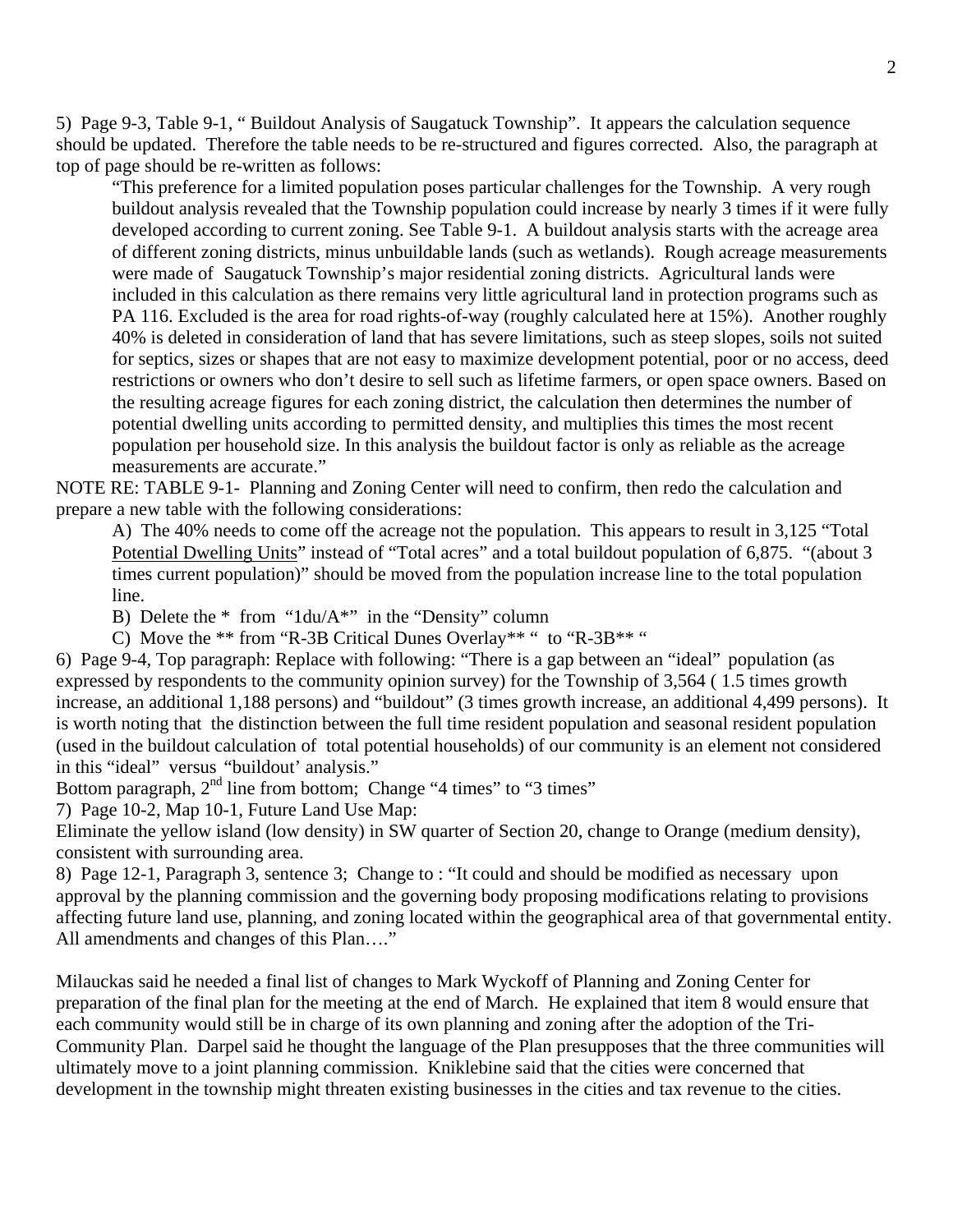Milauckas said that the Plan committed the three communities to examine the pros and cons of a joint planning commission, but did not commit them to establishing one. He remarked that the City of Saugatuck wants to eliminate paragraph 5 on 12-2 regarding the survey's support for a single government unit if there were demonstrable fiscal benefits. He asked if the board wanted to wait to approve this list of changes. The Board members indicated that they approved the changes.

On codification of ordinances Milauckas said that 2003-12 and 2004-02 need codified. He discussed the need for changes in the zoning map. He and Zoning Administration Ellingsen discussed whether the zoning map should be updated with the DEQ overlay on critical dune areas. The conclusion was that the update with the overlay was not necessary. Milauckas and Ellingsen are to sit together to gather together all the required changes to submit them together.

On the potential needed zoning ordinance amendments Milauckas said that the PC was looking at a tree clearing ordinance, a lighting ordinance, changes to commercial area ordinances affecting parking, access and building appearance, and private road ordinance changes. On commercial area ordinances Milauckas remarked that the PC had no flexibility to change parking or access on the North Point project. This resulted in a slowed-down project since the applicant had to appeal to the ZBA. Kniklebine said that she thought the back of a strip mall was used for delivery and trash. Two parking areas meant that two decorative facades were required and she saw no problem with parking all in front. Milauckas replied the reason the PC went with parking in front and back of North Point was it relieved the large expanse of asphalt in front of the building. He would like to have options for the PC to vary some of its requirements when required. On private road ordinance Milauckas said that roads could be less than the currently required 66 foot cut. He would like to see an ordinance that allows for narrowest possible private roads possible allowing for safety and for space for utilities.

On tree clearing, Milauckas said he had distributed two models: the Douglas ordinance which is ¼ page and a very detailed ordinance from another jurisdiction which ran to many pages. An enforceable ordinance which had meaningful penalties was needed, possibly preventing future building permits unless the vegetation was replaced. Wright said that she had a concern on enforceability. A very broad ordinance would be impossible for the Zoning Administrator to enforce. Milauckas remarked that existing ordinances can be interpreted to prevent clearcutting, which is a land alteration and requires a site plan according to Sec. 40-812. Darpel said that developers will follow guidelines if they are given to them. Jarzembowski spoke about his experience as a builder with his clients. Clients can mark and save trees. It isn't that expensive. He thinks we should set guidelines for tree preservation, preserving grades, and preserving roots. Wright said the focus needs to be on commercial areas. Wright invited a commentary by Dick Waskin, a realtor in the area. Waskin said that he understood that zoning was a balance between the needs of the public and private property rights. Although he is concerned that a tree-clearing ordinance could hinder private property rights, he felt better about the process after hearing the discussion between the Board and the Commission because it indicated that there would be a balanced approach to the problem.

On township fee structure Milauckas mentioned that recently an applicant (Jim Jeltema) had asked for a waiver of fees. His business is a non-conforming use in his zone and he needs to apply for an SAU to make any changes to his building. Ellingsen commented that the fees had indeed been lowered several years ago. Kniklebine said that the fees were adopted by the Board, and any additional legal, engineering or planning fees incurred are also charged to the applicant. Ellingsen said that 1000 square feet was the line between small and large projects. He remarked that the City of Holland handled site plans administratively, not involving their planning commission. Milauckas and Wright agreed that there was a need to separate planning and zoning